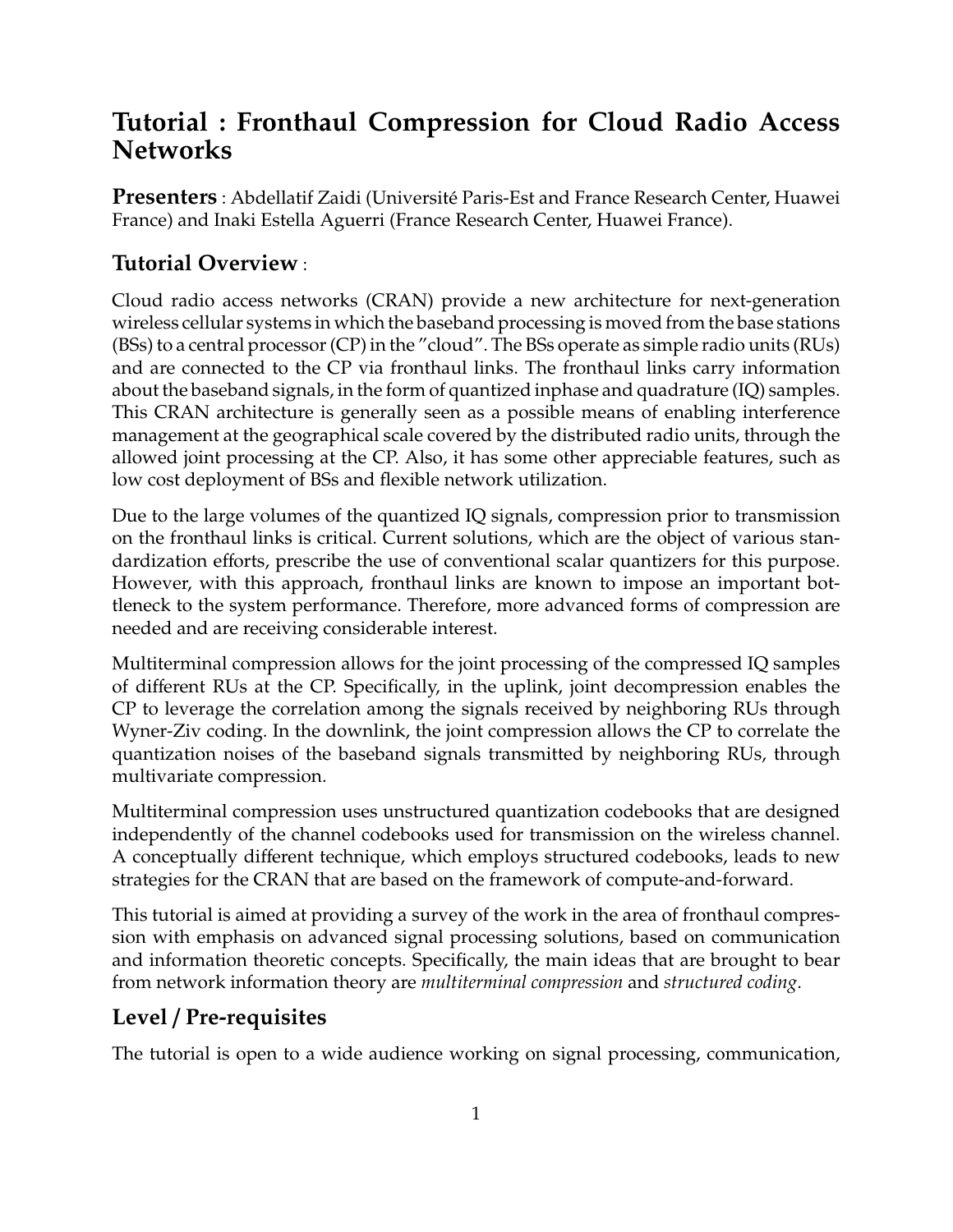networking and information theory, from both academia and industry. Basic ingredients will be reviewed and ; so, no particular pre-requisites are required.

#### **Tutorial Outline :**

The tutorial is structured into two parts. The total duration is **three hours**, including half an hour break.

- I. Introduction : Cloud radio access networks
- II. Point-to-point solutions, standard quantization / compression
- II. Uplink scenarios
	- A. Distributed fronthaul compression, Wyner-Ziv compression
	- B. Structured coding, compute-and-forward
	- C. Denoising / in-network compression
- III. Downlink scenarios
	- A. Multivariate fronthaul compression
	- B. Structured coding, reverse compute-and-forward
	- C. Enumeration
- IV. Examples
- V. Concluding remarks

#### **Presenters' biographies**

**Abdellatif Zaidi**, received the B.S. degree in Electrical Engineering from ENSTA ParisTech, Paris, in 2002 and the M. Sc. and Ph.D. degrees in Electrical Engineering from TELECOM ParisTech, Paris, France in 2002 and 2006, respectively.

From December 2002 to March 2006, he was with the Communications an Electronics Dept., TELECOM ParisTech, Paris, France and the Signals and Systems Lab., CNRS/Supélec, France pursuing his PhD degree. From May 2006 to September 2010, he was at Ecole Poly- ´ technique de Louvain, Universite Catholique de Louvain, Belgium, working as a research ´ assistant. Dr. Zaidi was "Research Visitor" at the University of Notre Dame, Indiana, USA, during fall 2007 and Spring 2008, and the Technical University of Munich during Summer 2014, and the Ecole Polytechnique Federale de Lausanne, EFPL, Switzerland. He is an associate professor at Université Paris-Est, France; and on leave since Jan. 2015 at the Mathematics and Algorithmic Sciences Lab., France Research Center, Huawei France.

His research interests cover a broad range of topics from network information theory, coding and communication theory, as well as multiterminal source coding, with application to diverse problems of data transmission and compression in networks. A. Zaidi serves as Associate Editor of the Eurasip Journal on Wireless Communications and Networking (EURASIP JWCN). Dr. Zaidi is the co-recipient (jointly with Shlomo Shamai (Shitz)) of the N# Best Paper Award, as well as the French Excellence in Research price. He has publi